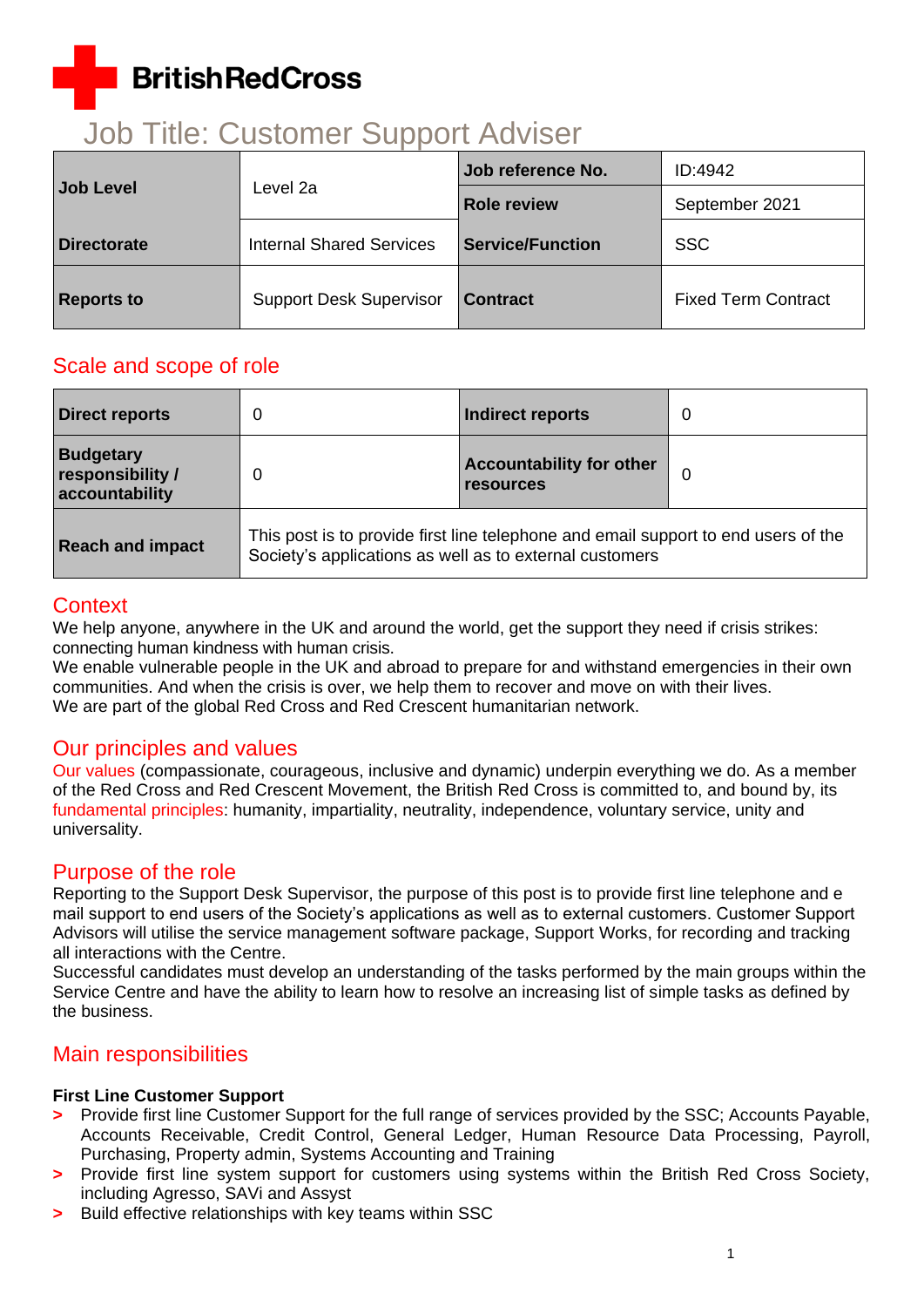- **>** Answer incoming telephone and email enquiries in a polite and courteous manner which reflects well on the organisation
- **>** Resolve all incoming queries within a 10-minute timeframe thus reducing resolution time and improving the quality of the customer's interaction with the Customer Service Centre.
- **>** Follow defined scripts and log all telephone and email enquiries in Support Works, the support desk call logging system
- **>** Use effective questioning techniques to establish nature and complexity of enquiry and quickly decide if this can be resolved by Customer Support Desk (first line customer support) or if the enquiry needs to be passed to the appropriate department for resolution
- **>** Using initiative, take ownership of and investigate the enquiry (by reference to SSC Procedures, guidance from SSC colleagues and other available information sources)
- **>** Resolve the enquiry and provide a correct and appropriate response to the customer
- **>** Ensure, by interaction with customer, that they are satisfied with response and overall handling of enquiry

#### **Resolution of Queries**

- **>** Allocate all calls not resolved within the 10-minute window to the appropriate Service Centre staff
- **>** Escalate issues to the Support Desk Supervisor as required
- **>** Through analysis, identify other regular tasks performed within the centre that may be suitable for resolution through the service desk

#### **Other**

- **>** To uphold the Fundamental Principles of the Red Cross and Red Crescent Movement and to work within and promote the Society's Equal Opportunities policy and to demonstrate the competencies and behaviours set out in the Society's Management Development Framework.
- **>** To undertake any other relevant duties within the overall scope of this post as may be required by the Line Manager. This includes responding to business needs for additional work taken on by the Shared Service **Centre**

## Criminal Records Check

#### **Type of criminal record checks required for this role**

| England and Wales - Disclosure and Baring Service Check (DBS) |
|---------------------------------------------------------------|
| > None                                                        |
| Scotland                                                      |
| None                                                          |
| Northern Ireland                                              |
| None                                                          |

## Drivers Checks

**>** Required: No

## **Diversity**

At the British Red Cross, we are looking for the right people to help us provide support to millions of people affected by crisis in the UK. We want our team to reflect the diversity of the communities we serve, offering equal opportunities to everyone, regardless of; age, disability, gender reassignment, marriage and civil partnership, pregnancy and maternity, race, religion or belief, sex, or sexual orientation.

Diversity is something we celebrate and we want you to be able to bring your authentic-self to the Red Cross. We want you to feel that you are in an inclusive environment, and a great position to help us spread the power of kindness.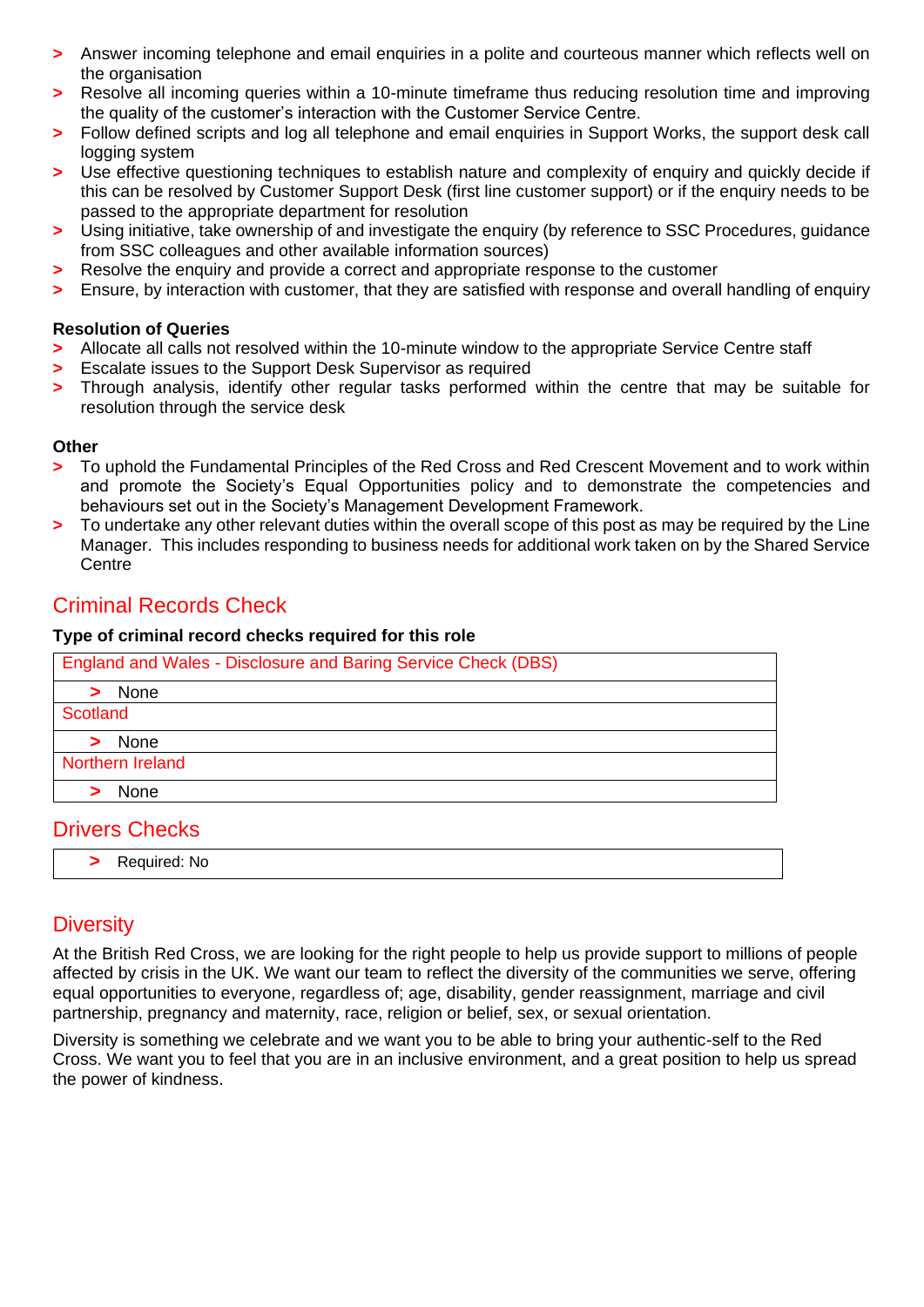## Person Specification

|                                |                                                      | <b>Requirement</b>                                                                                                                                                                                                                                                                                                                                                                                                                                                                                                                                                                                 | <b>Evidenced obtained</b><br>through<br><b>Shortlisting (S)</b><br>Interview (I) or<br><b>Assessment (A)</b> |
|--------------------------------|------------------------------------------------------|----------------------------------------------------------------------------------------------------------------------------------------------------------------------------------------------------------------------------------------------------------------------------------------------------------------------------------------------------------------------------------------------------------------------------------------------------------------------------------------------------------------------------------------------------------------------------------------------------|--------------------------------------------------------------------------------------------------------------|
| <b>Knowledge</b><br>and Skills | Essential<br>$\sqrt{\sqrt{2}}$                       | Educated to higher standard or equivalent in<br>><br><b>English and Mathematics</b><br>Able to effectively use a support desk system<br>><br><b>Customer Care Skills</b><br>><br>Strong communication skills, both written and oral<br>><br>Customer focused and business driven<br>><br>Excellent problem-solving skills and use of<br>><br>initiative<br>Able to maintain a professional and courteous<br>><br>manner under pressure and while working to<br>deadlines<br>Able to manage expectations<br>$\geq$<br>Able to prioritise tasks<br>><br>Able to quickly grasp new IT Technology<br>> | S/I                                                                                                          |
|                                | Desirable                                            | Familiar with financial processing<br>$\geq$<br>Good knowledge of computer based accounting<br>><br>systems preferably Agresso<br>IT Literate and competent in use of Microsoft<br>><br>office tools<br>Able to learn functions performed in the Service<br>><br>Centre and consequently dispatch enquiries to<br>the correct team<br><b>Accurate Keyboard skills</b><br>><br>HR Database knowledge<br>>                                                                                                                                                                                           |                                                                                                              |
| <b>Experience</b>              | Essential<br>$\checkmark$                            | Knowledge of standard business processes and<br>$\geq$<br>how they are applied within a large organisation<br>Must have an excellent telephone manner<br>>                                                                                                                                                                                                                                                                                                                                                                                                                                         | S/I                                                                                                          |
|                                | Desirable                                            | Proven experience of working within a support<br>$\geq$<br>desk environment                                                                                                                                                                                                                                                                                                                                                                                                                                                                                                                        |                                                                                                              |
| <b>Behaviours</b>              | ⋗<br>><br>agreed solutions<br>⋗                      | Pro-actively works across boundaries and hierarchies<br>Pro-actively works across boundaries to raise or solve issues<br>Involves others by encouraging participation in order to develop<br>Is able to see things from others' perspectives and to make<br>compromises to create solutions which work for everyone                                                                                                                                                                                                                                                                                |                                                                                                              |
|                                | <b>Tailors their approach</b><br>><br>$\geq$         | Adapts their method of communication and message to suit a<br>specific audience<br>Uses their understanding of others to tailor and choose the<br>approach that will have the greatest impact                                                                                                                                                                                                                                                                                                                                                                                                      |                                                                                                              |
|                                | <b>Supports the team</b><br>><br>their job<br>⋗<br>⋗ | Treats members of the team fairly and is open and honest<br>Provides team members with the information they need to do<br>Demonstrates enthusiasm and commitment, taking ownership<br>and involving others in order to contribute to the British Red<br>Cross achieving its purpose<br>Understands and lives the Red Cross fundamental principles<br>and British Red Cross values                                                                                                                                                                                                                  |                                                                                                              |